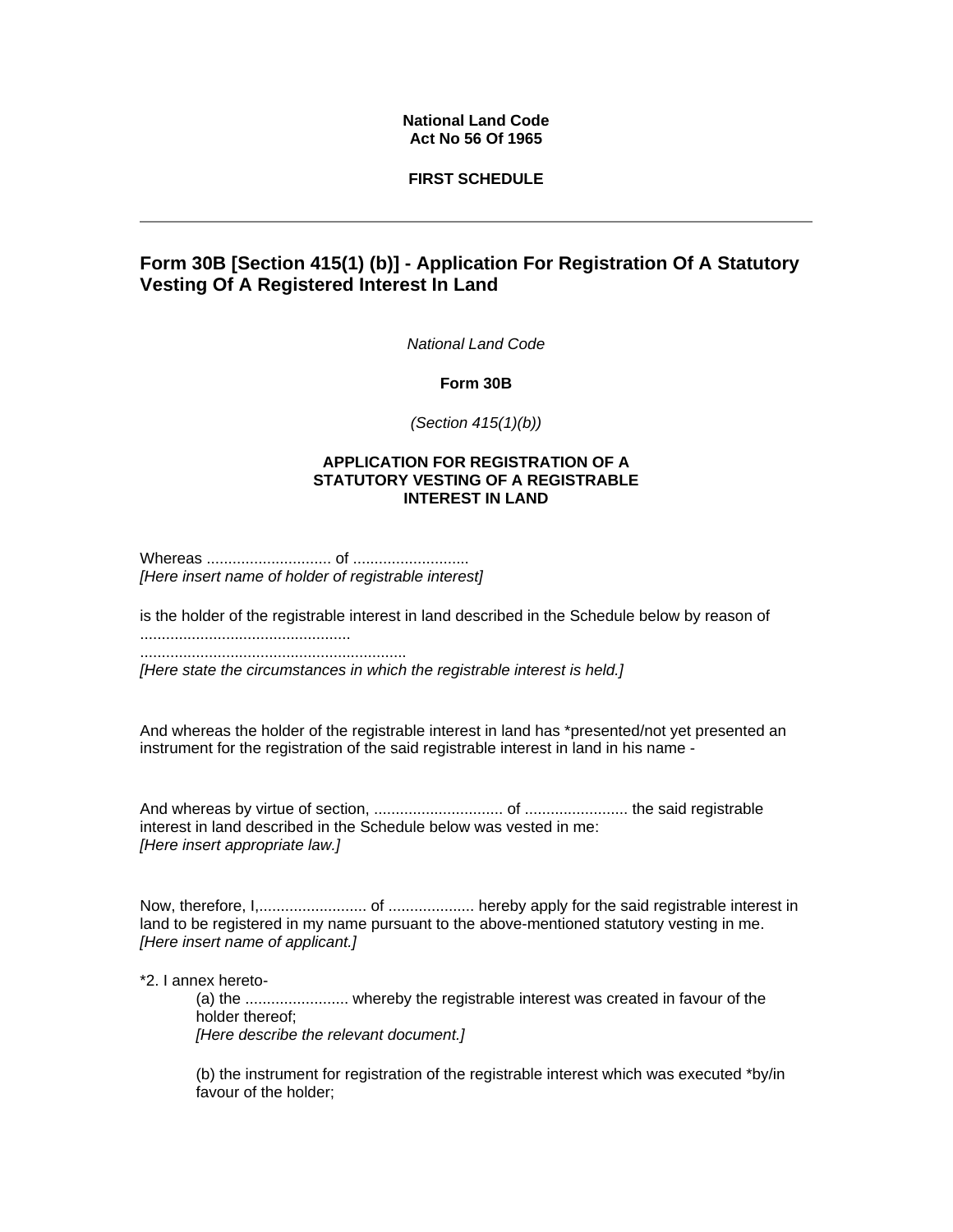(c) the issue document of title in respect of the land in which the said registrable interest was created in favour of the holder; and

(d) the following document/s relevant to the registration of the registrable interest: .................................................. ..................................................

\*3. The issue document of title in respect of the said land is held by .................................. of ........................ by reason of his being

*[Here insert name.]*

.................................................................... *[Here state whether the issue document of title is held as proprietor/charge/lien-holder/*

*trustee/holder of power of attorney or any other circumstance]* and he has failed to deliver it to me although required by me in writing to do so. Copies of the correspondence in relation to such request are annexed hereto.

\*4. I have made enquiries from the proprietor of the land described in the Schedule below and have been informed that the whereabouts of the issue document of title are not known. and I have been unable to locate the same.

\*5. Having made all enquiries that are necessary and relevant in relation to the vesting of the said registrable interest in land in me, I hereby declare that all the conditions for the said registrable interest in the land to be vested in me have been fulfilled and the statutory vesting of the same in me is capable of being registered in my name.

Dated this......... day of ............. 19 ........

*......................................... Signature of (or other form of execution by)\*applicant/person lawfully authorised to act on behalf of applicant*

Note: Where the signature or other form of execution is of a person lawfully authorised to act on behalf of the applicant, the nature of his authority and how it is derived should be stated below the signature.

#### **SCHEDULE**

Where the address of the person,claiming under this statutory vesting is outside the Federation, an address within the Federation for the service of notices is to be added in this space. ........................................................................ ........................................................................ SCHEDULE OF REGISTERED INTEREST IN LAND \*Town/ Village/ Mukim \*Lot/ Parcel/ L.O. No. **Description** and No. of **Title** Description of registered interest